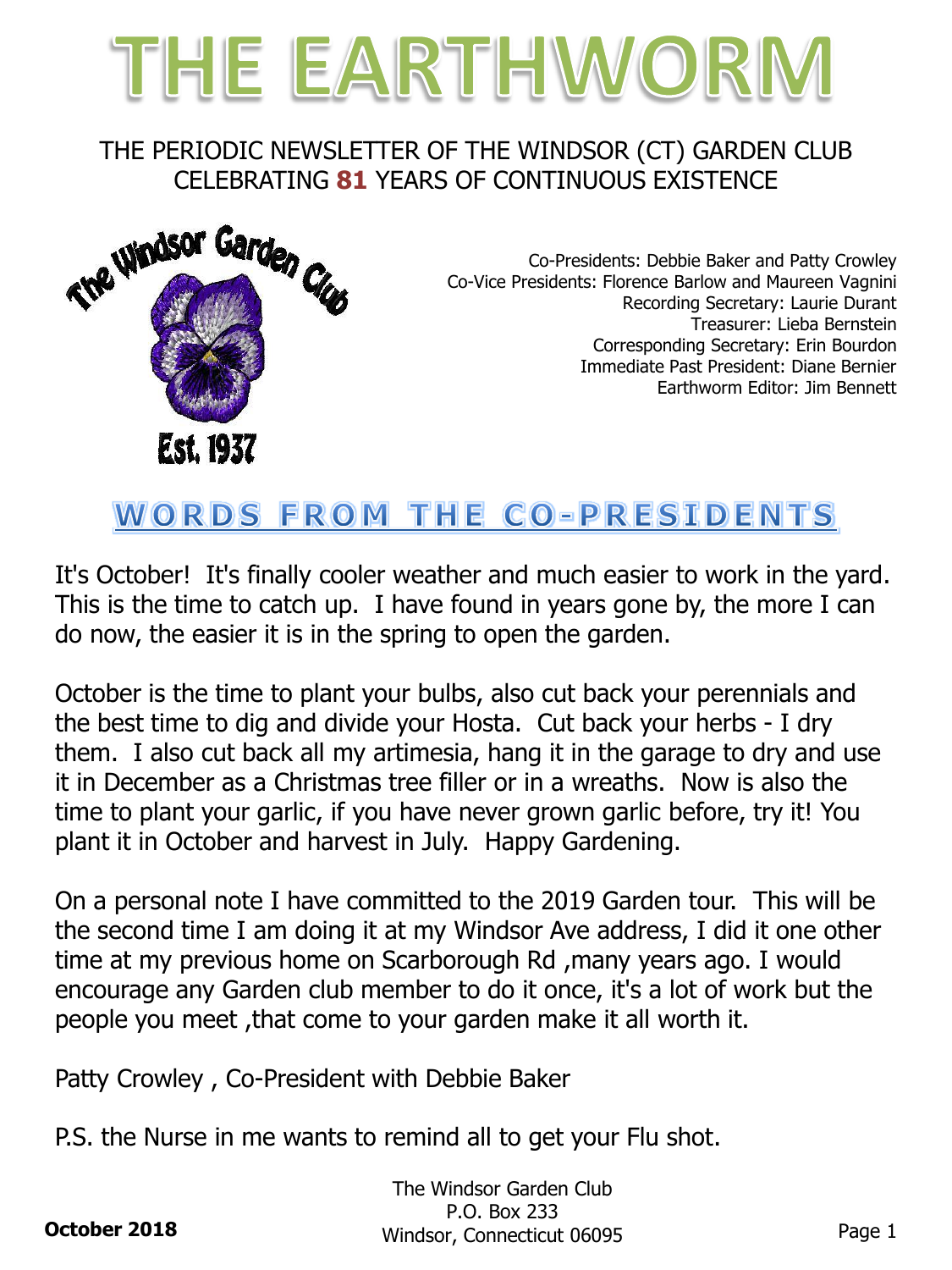### **SHORT TERM FUTURE CLUB EVENT**

**October 6, 2018** – The Club will be staffing an information booth during the Lion's Club annual fall craft fair. Members are asked to consider staffing the booth in an effort to promote the Club. If you have some free time on this Saturday, please stop by and assist in promoting the Club.





### **SHORT TERM FUTURE CLUB EVENT**

**October 15, 2018** – This is the Club's second business meeting for the 2018-2019 session of the Club. Guest speaker for this meeting will be Ms. Rita Giacomazzi Gilmore, a past President of the Club.

Rita has been the Past President, Vice President and Secretary of the Windsor Garden Club during the nineteen eighties. She will be discussing the propagation and hybridizing of daylilies. Daylilies are one of the few perennials that give the garden beautiful color throughout the summer. A gift of hybridized daylily seeds will be given to all who attend. She will also have pictures of daylilies that she will be presenting to the club

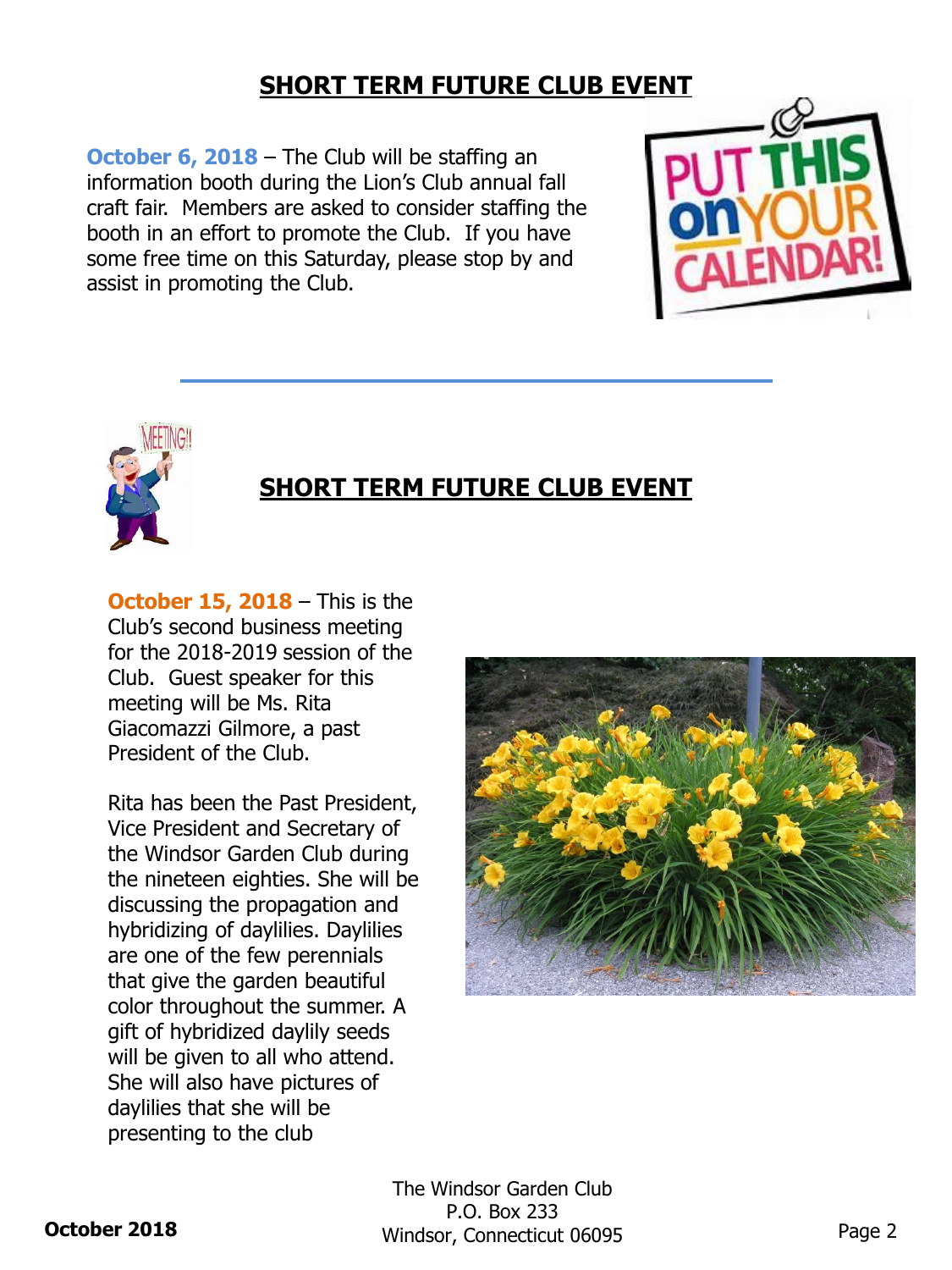## **FUTURE EVENTS CALENDAR**

| <b>DATE</b>          | <b>EVENT</b>                                                                 |
|----------------------|------------------------------------------------------------------------------|
| November 12, 2018    | November 2018 business meeting with guest speaker                            |
| December 3, 2018 (1) | December 2018 business meeting - wreath construction event                   |
| December 9, 2018 (1) | Holiday luncheon - Track 139 Restaurant                                      |
| February 11, 2019    | February 2019 business meeting - "Soup Talk"                                 |
| March 11, 2019       | March 2019 business meeting with guest speaker                               |
| April 8, 2019        | April 2019 business meeting with guest speaker                               |
| May 6, 2019 (1)      | May 2019 business meeting $-$ member plant swap                              |
| May 11, 2019 (1)     | 2019 Garden Mart fundraising event on the Town Green                         |
| June 10, 2019        | June 2019 summer social meeting                                              |
| July 8, 2019         | July 2019 summer social meeting                                              |
| July 13, 2019        | 2019 Garden Tour fundraising event titled:<br>"A Midsummer Gardeners' Dream" |
| August 12, 2019      | August 2019 summer social meeting                                            |

As the date of an event draws closer, more detailed information will be provided in upcoming issues of the EARTHWORM.

(1) December 2018 and May 2019 dates adjusted from those published in September.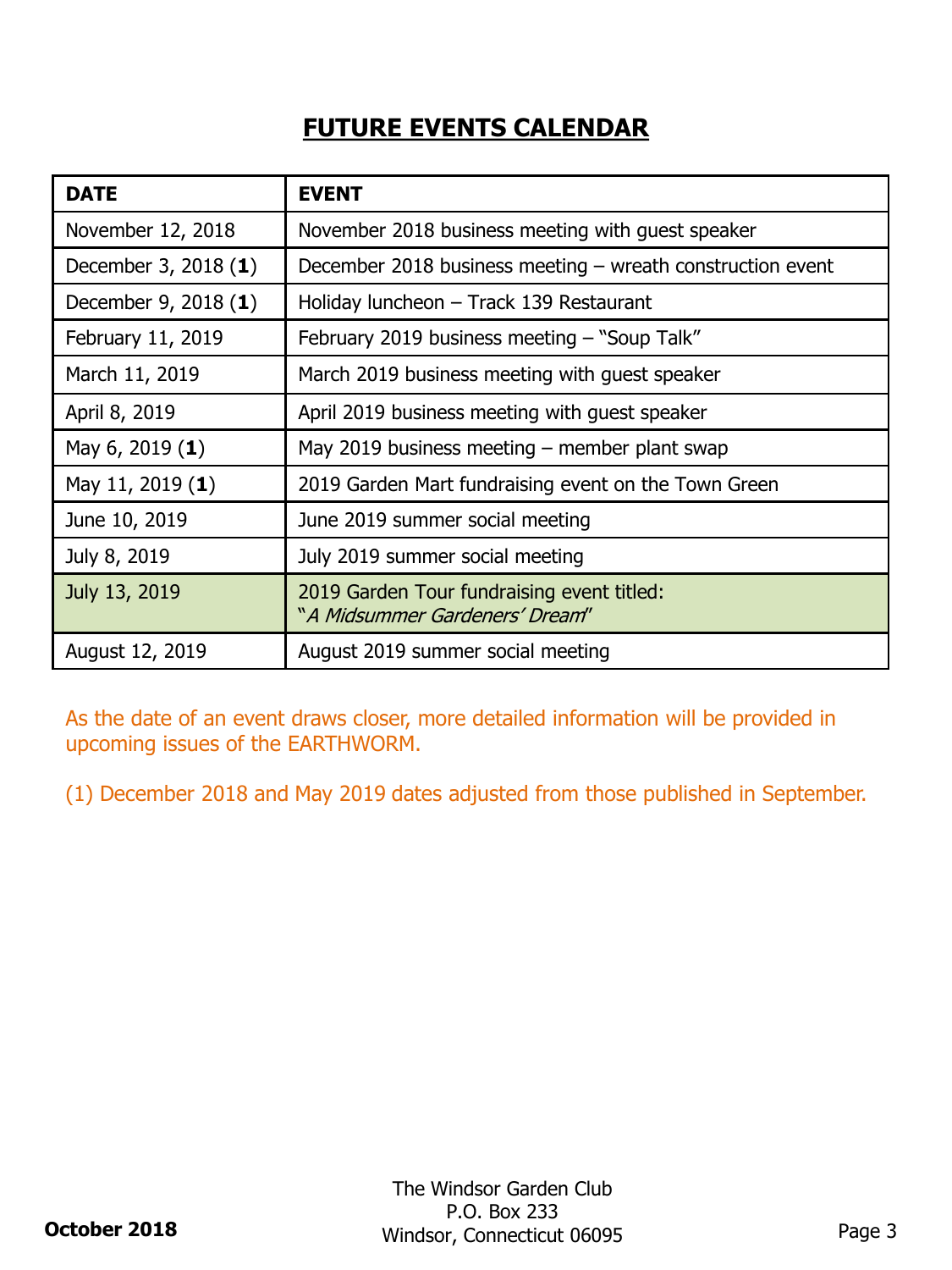#### **MEMBER SPOTLIGHT**

Windsor Garden Club member Lorrie Gallo-Donahue was awarded the First Place ribbon in the floral arrangement contest at the 2018 Northwest Park Country Fair. Congratulations Lorrie!





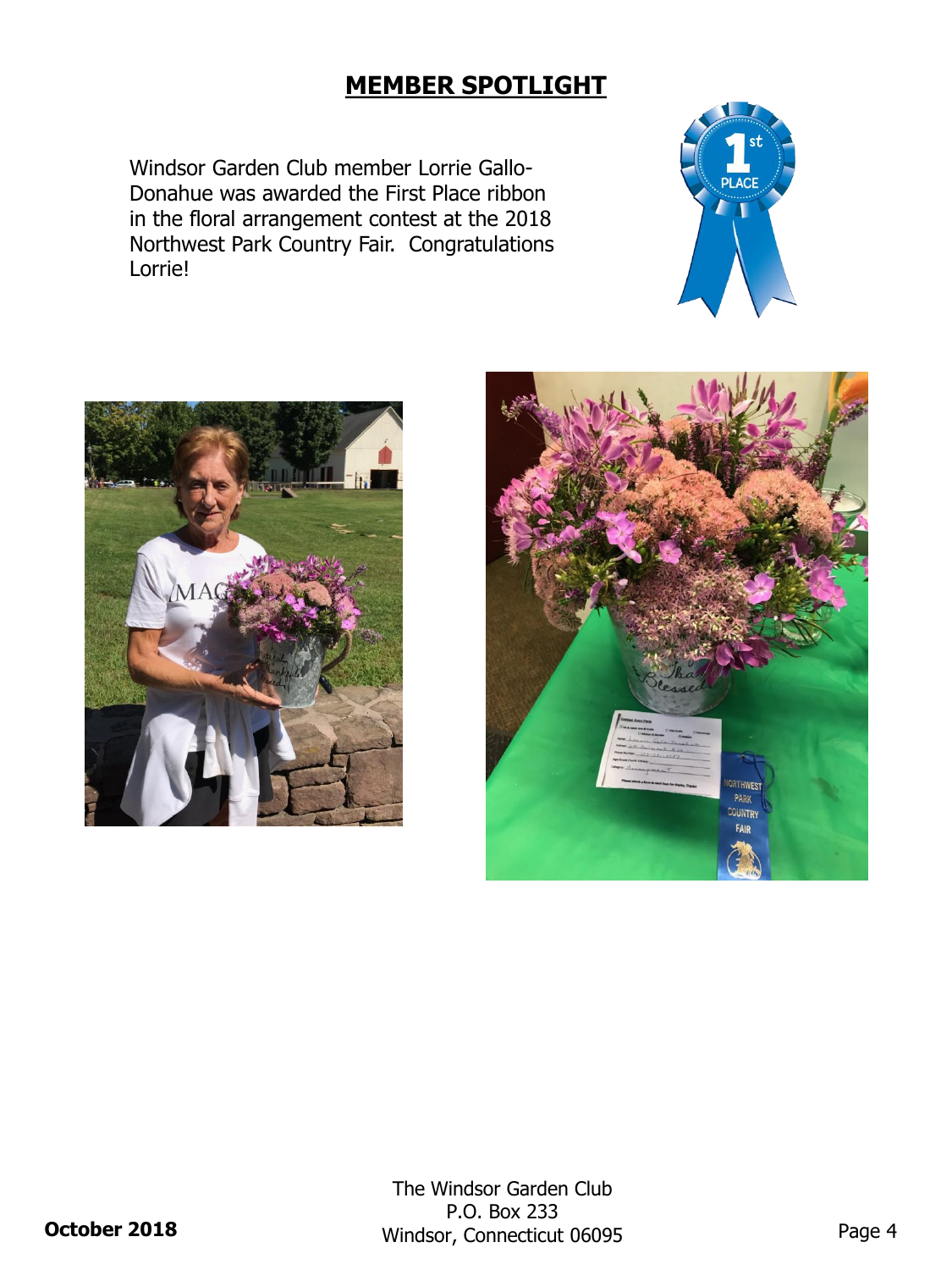#### **CLUB COMMITTEE INFORMATION**



Hospitality Committee co-chairwomen Joan Lynch announces, that Lorrie Gallo-Donahue, Edith Glanz, Lorie Durant, Wendy Mitchell, Alice Lang, and Barbara Kyer, have graciously volunteered to provide fruit and sweets.

Thank you ladies!

#### **CLUB MEETING INFORMATION**

- Business meetings are typically held at the Windsor Senior Center, 599 Matianuck Avenue in Windsor.
- Meetings during September, October, November, March and April feature guest speakers. Social hour begins at 6:30 PM and the guest speaker begins their presentation at 7:00 PM. The Club conducts its business portion of the meeting after the guest speaker has finished. These meetings are free to anyone attending.
- The December meeting is a member only meeting during which Club members construct holiday wreaths.
- The February meeting is the annual "soup talk" meeting where members bring soups and breads to share. During this meeting there is a round-table discussion of plant and horticulture related topics.
- The May meeting is a member only meeting during which final plans are made for the annual Garden Mart plant sale. Also, attending members can participate in a plant swap.
- There is no Club meeting in January.
- Meetings during June, July and August are deemed to be only social meetings. These three meetings are typically held at the respective homes of Club members.